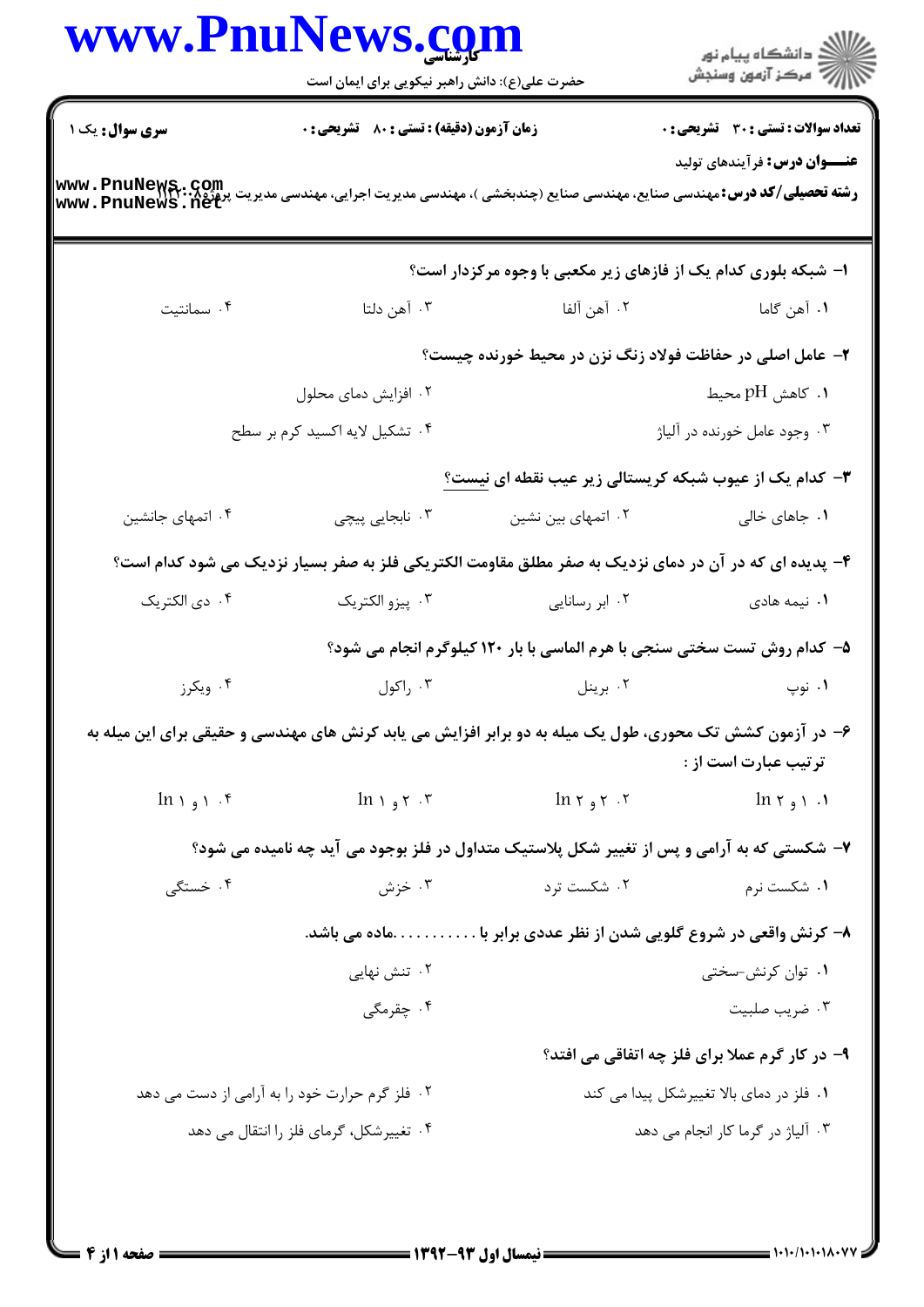|                        | www.PnuNews.com<br>حضرت علی(ع): دانش راهبر نیکویی برای ایمان است |                                                                                                                                                           | الاد دانشگاه پيام نور<br>الاسم مرکز آزمون وسنجش |  |
|------------------------|------------------------------------------------------------------|-----------------------------------------------------------------------------------------------------------------------------------------------------------|-------------------------------------------------|--|
| <b>سری سوال : ۱ یک</b> | زمان آزمون (دقیقه) : تستی : 80 ٪ تشریحی : 0                      |                                                                                                                                                           | تعداد سوالات : تستى : 30 - تشريحي : 0           |  |
|                        |                                                                  | <b>رشته تحصیلی/کد درس:</b> مهندسی صنایع، مهندسی صنایع (چندبخشی )، مهندسی مدیریت اجرایی، مهندسی مدیریت پروژه۸. <b>www . PnuNews</b><br>www . PnuNews . net | <b>عنـــوان درس:</b> فرآیندهای تولید            |  |
|                        |                                                                  | ∙ا− فرایند سخت کردن رسوبی در یک آلیاژ به چه معنی است؟                                                                                                     |                                                 |  |
|                        | ۰۲ ایجاد رسوبات از ترکیب عناصر آلیاژی                            |                                                                                                                                                           | ۰۱ حل کردن رسوبات در یک آلیاژ                   |  |
|                        | ۰۴ افزودن عناصر آلياژي اضافي به آلياژ اوليه                      | ۰۳ تغییر در ساختار بلوری فلز پایه                                                                                                                         |                                                 |  |
|                        |                                                                  | 11- عملیات بازپخت یا تمپر کردن، سختی و چقرمگی مارتنزیت را به ترتیب چگونه تغییر می دهد؟                                                                    |                                                 |  |
| ۰۴ افزايش - افزايش     | ۰۳ کاهش - افزایش                                                 | ۰۲ افزایش - کاهش                                                                                                                                          | ۰۱ کاهش - کاهش                                  |  |
|                        |                                                                  | ۱۲– کدام عملیات حرارتی در یک فولاد کربنی مشخص نرمترین ساختار را پدید می آورد؟                                                                             |                                                 |  |
| ۰۴ آنیل کروی           | ۰۳ تنش زدایی                                                     | ۰۲ مارتنزیت کردن                                                                                                                                          | ۰۱ نرماله کردن                                  |  |
|                        |                                                                  | ۱۳- در فلزی که تحت فرآیند بازیابی و تبلور مجدد قرار دارد، استحکام و چکش خواری به ترتیب چه تغییراتی دارد؟                                                  |                                                 |  |
| ۰۴ افزایش - کاهش       | ۰۳ افزايش - افزايش                                               | ۰۲ کاهش - کاهش                                                                                                                                            | ۰۱ كاهش - افزايش                                |  |
|                        |                                                                  | ۱۴– کدام عملیات حرارتی جهت حذف تنشهای داخلی و باقیمانده استفاده می شود؟                                                                                   |                                                 |  |
| ۰۴ بازگشت دادن         | ۰۳ تنش زدایی                                                     | ۰۲ نرماله کردن                                                                                                                                            | ١. أنيل كروى                                    |  |
|                        |                                                                  | ۱۵– سمانتیت در ترکیب خود چند درصد وزنی کربن دارد؟                                                                                                         |                                                 |  |
| ۰۴ حدود ۴،۳ درصد       | ۰۳ حدود ۲،۱۱ درصد                                                | ۰۲ حدود ۰،۷۷ درصد                                                                                                                                         | ۰۱ حدود ۶،۷ درصد                                |  |
|                        |                                                                  | یک مذاب همراه با یک جامد در دمای مشخص و با ترکیب مشخص به یک جامد دیگر تبدیل می شود.                                                                       | ۱۶- نام واکنش زیر کدام گزینه است ؟              |  |
| ۰۴ پری تکتیک           | ونوتكتيك $\cdot$ "                                               | ۰۲ يوتکتيک                                                                                                                                                | ۰۱ يوتکتوئيد                                    |  |
|                        |                                                                  | ۱۷- عملیات براده برداری که در حین آن حفره هایی با مقاطع دایره ای و سطح صاف بوجود می آید چه نام دارد؟                                                      |                                                 |  |
| ۰۴ سوراخکاری           | ۰۳ حدیده کاری                                                    | ۰۲ پیچ تراشی                                                                                                                                              | ۰۱ صفحه تراشی                                   |  |
|                        |                                                                  | ۱۸– براده پیوسته حاصل ماشینکاری بر کدام گروه فلزی زیر است؟                                                                                                |                                                 |  |
|                        | ۰۲ فلز سخت با سرعت پایین                                         |                                                                                                                                                           | ٠١. فلز نرم با سرعت بالا                        |  |
|                        | ۰۴ مارتنزيت ظريف                                                 |                                                                                                                                                           | ۰۳ آلیاژ دارای ساختار بلوری فشرده               |  |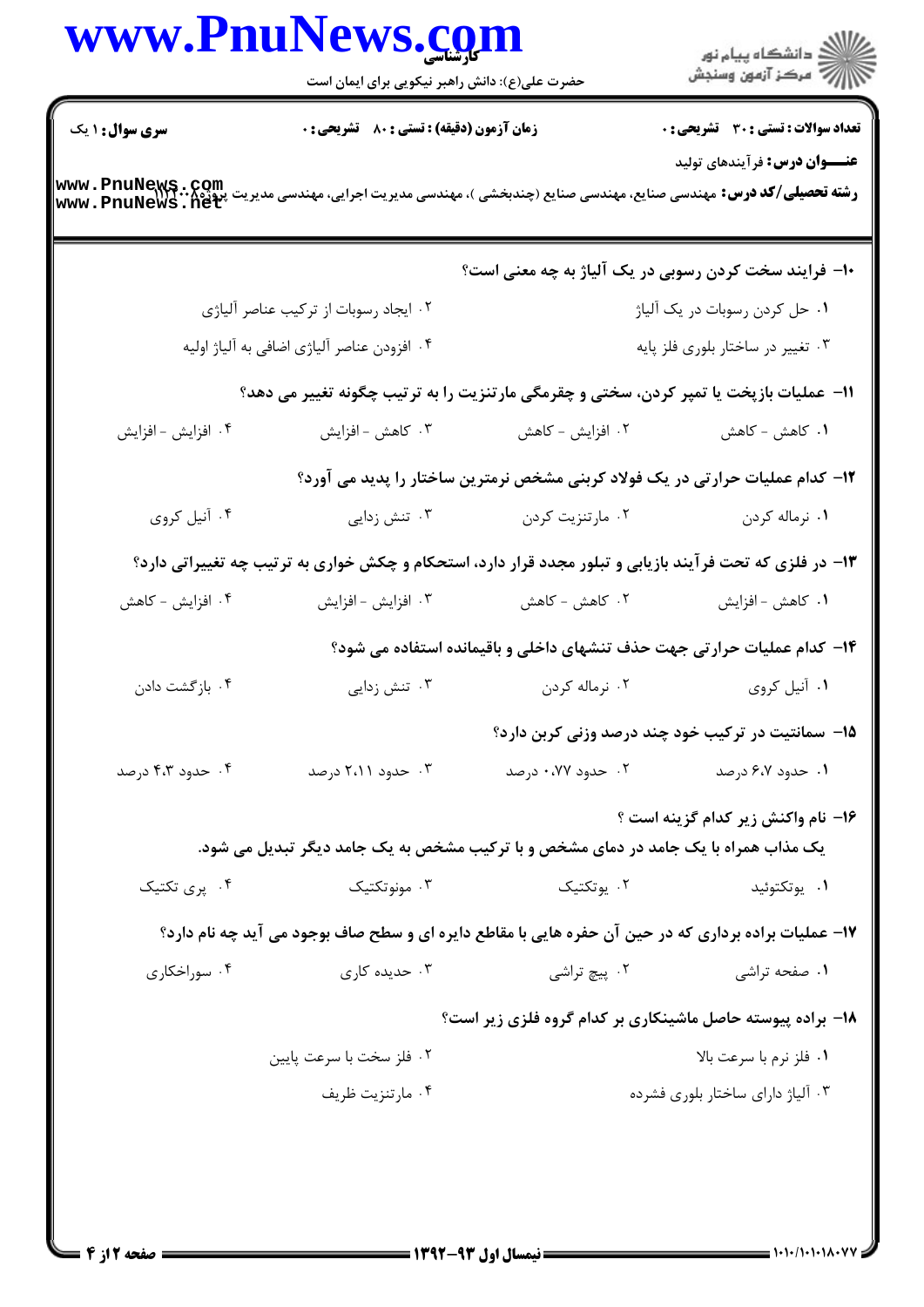## www.PnuNews.com

.<br>گ دانشگاه پیام نو**ر** ے۔<br>اللہ عرکز آزمون وسنجش

حضرت علی(ع): دانش راهبر نیکویی برای ایمان است **تعداد سوالات : تستي : 30 ٪ تشريحي : 0 سری سوال : ۱ یک زمان آزمون (دقیقه) : تستی : 80 ٪ تشریحی: 0 عنـــوان درس:** فرآیندهای تولید **رشته تحصیلی/کد درس:** مهندسی صنایع، مهندسی صنایع (چندبخشی )، مهندسی مدیریت اجرایی، مهندسی مدیریت پروژه **www . PnuNews . Com**<br>www . PnuNews . net **۱۹- کدام عامل زیر علت کاهش عمر ابزار ماشینکاری نیست؟** ۰۱ تماس مداوم سطح آزاد ابزار با سطح ماشینکاری شده ۰۲ جدا شدن ذرات بسیار ریز میکروسکوپی از لبه ابزار حین کار ۰۳ بالا رفتن دمای ابزار و افزودن بر تاثیر فلز تراشیده شده بر تیغه ۰۴ مقاومت الكتريكي فلز تحت ماشينكاري ۲۰- سهولت یا سختی براده برداری از یک فلز را ...........می نامند. ۰۲ قابلیت ماشینکاری ۰۱ تراشکاری ۰۴ قابلیت استحکام بخشی ۰۳ عملیات فرم دهے **۲۱**- برای تراش قطعه های طویل چگونه باید آن را روی ماشین تراش بست؟ ۰۲ با استفاده از سه نظام و یک مرغک ۰۱ با استفاده از سه نظام، دو مرغک و یک گیره ۰۴ هرسه روش قابل کاربرد است ۰۳ با استفاده از سه نظام و دو مرغک **۲۲**- برای ایجاد یک سطح تخت در فرآیند ماشینکاری کدام شیوه ماشینکاری مورد استفاده است؟ ۰۴ پرداخت کاری ۰۳ صفحه تراشی ۰۲ داخل تراشی ۰۱ برقو زنی **۲۳**– کدام ماده برای ساخت ابزار برش قابل استفاده نیست؟ ۰۲ آلومينيوم سخت شونده ۰۱ فولاد تندبر ۰۴ نیترید بور ۰۳ کاربید تنگستن ٢۴- ................ قسمتي از راهگاه كه از طريق آن فلز مذاب وارد محفظه قالب مي شود . ۰۴ حوضچه ۰۲ دریچه ۰۳ مخزن ۰۱ مجرا **۲۵**- کدام یک از معایب فر آیند ریخته گری دایکاست است ؟ ٢. قطعات با اشكال پيچيده قابل توليد نيستند . ۰۱ تنها برای آلیاژهای غیرآهنی باصرفه است . ۰۳ کیفیت سطوح نهایی پایین است . ۰۴ نرخ تولید بسیار بالا قابل دستیابی نیست. ۲۶- در میان روشهای تولید مندرج ، در کدام روش نیروی اصطکاک به شکل اساسی و موثر برای انجام فرایند لازم و مفید است؟

> ۰۴ ماشینکاری ۰۳ نورد ۰۲ آهنگری ۰۱ , پخته گری